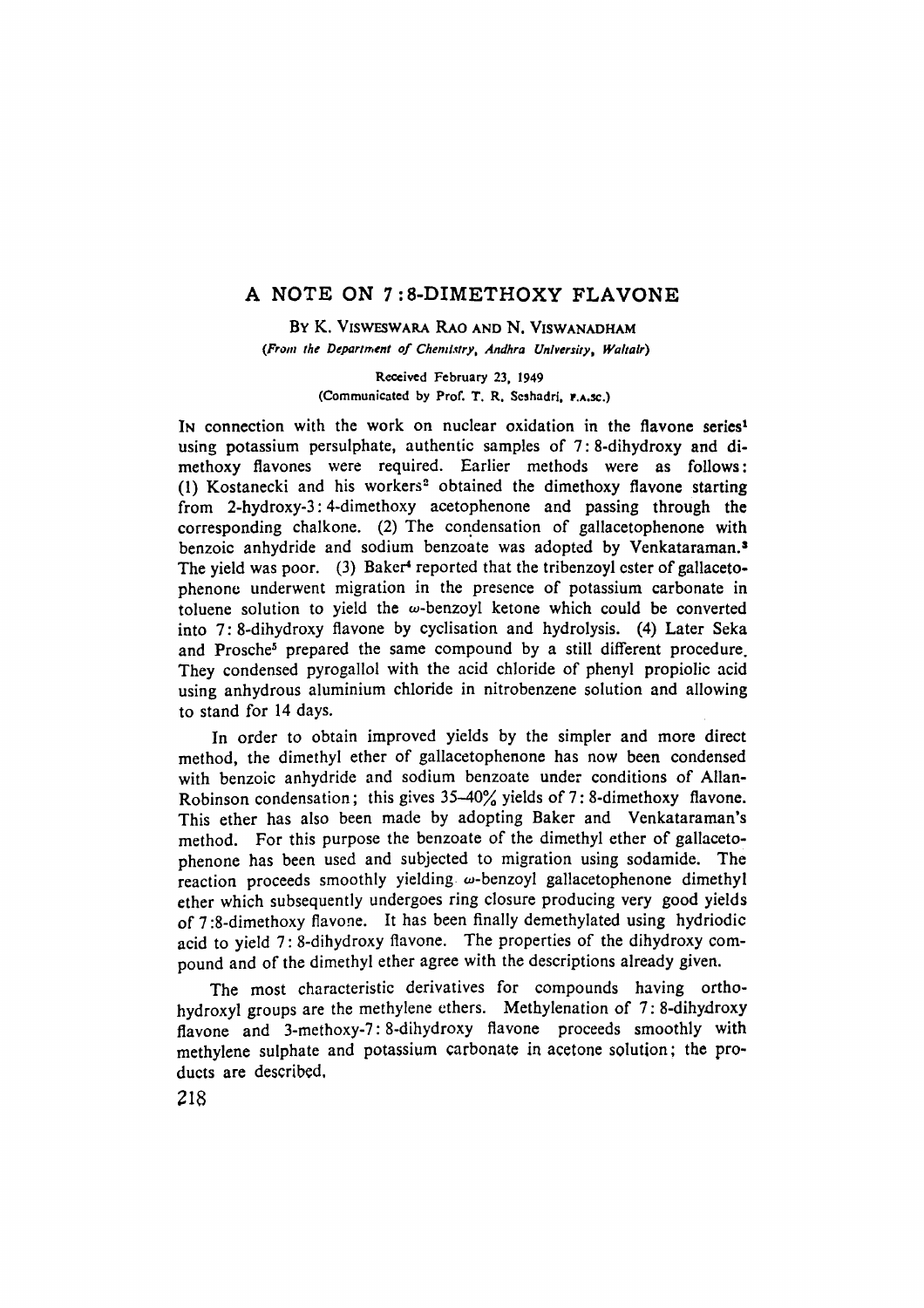# EXPERIMENTAL

# 7: *8-Dimethoxy flavone*

*First method.*—Gallacetophenone-3: 4-dimethyl ether (5 g.) was intimately mixed with benzoic anhydride  $(12 g)$  and sodium benzoate  $(7 g)$ . and heated on an oil-bath at 180-90° for 6 hours under reduced pressure. The reaction product was refluxed with  $10\%$  alcoholic potash (6 g.) for half an hour. The alcohol was removed under reduced pressure and the precipitated flavone was extracted with ether and the ether solution concentrated when a brown solid crystallised. This was filtered and recrystallised from alcohol and ethyl acetate when 7: 8-dimethoxy flavone separated as colourless rectangular rods melting at  $151-52^\circ$ . Yield,  $2 \text{ gm}$ .

### *Second method.--*

*2-Benzoyloxy-3:4-dimethoxy acetophenone.--This* was prepared by the benzoylation of 2-hydroxy-3: 4-dimethoxy acetophenone (5 g.) in pyridine (10 c.c.) with benzoyl chloride  $(4.2$  c.c.). The mixture was heated in a boiling water-bath for 1 hour and poured into ice-cold dilute hydrochloric aeid. The benzoate was crystallised from hot water when it separated as colourless needles melting at 103-4°. (Found: C,  $68.4$ ; H,  $5.7$ ; C<sub>17</sub>H<sub>14</sub>O<sub>s</sub> requires C,  $68.0$ ; H,  $5.3\%$ .) Yield,  $7.5$  g.

*2-Hydroxy-3 : 4-dimethoxy-dibenzoyl-methane.--A* mixture of the benzoyl derivative prepared above (3 g.), dry toluene and powdered sodamide (5 g.) was heated at 100° for 4 hours with frequent shaking. The solid was filtered, washed with benzene and added in small lots to ice-water. The clear yellow alkaline solution was saturated with carbon dioxide, extracted with ether and the ether extract distilled. The dibenzoyl methane crystallised from alcohol as bright yellow rectangular prisms melting at  $106-7$ °. (Found: C, 67.8; H, 5.7;  $C_{17}H_{16}O_5$  requires C, 68.0; H, 5.3%.) Yield, 2g. In alcoholic solution it gave a deep brown colour with ferric chloride.

*Ring closure.--The* dibenzoyl methane (2 g.) was cyclised by refluxing in glacial acetic acid solution (20 c.c.) with sodium acetate  $(2 g.)$  for 4 hours. The 7:8-dimethoxy flavone that separated out on pouring the reaction mixture into water was crystallised from alcohol. It formed colourless rectangular rods melting at  $151-52^\circ$ . (Narasimhachari, Row and Seshadri<sup>1</sup> gave the same melting point). Yield almost quantitative.

### *7 : 8-Dihydroxy flavone*

On demethylation using hydriodic acid the above dimethoxy compound yielded 7: 8-dihydroxy flavone crystallising from alcohol as pale yellow stout rhombic prisms melting at  $242-43^\circ$ . Mixed melting point with the nuclear .oxidation product of 7-hydroxy flavone<sup>1</sup> was undepressed,